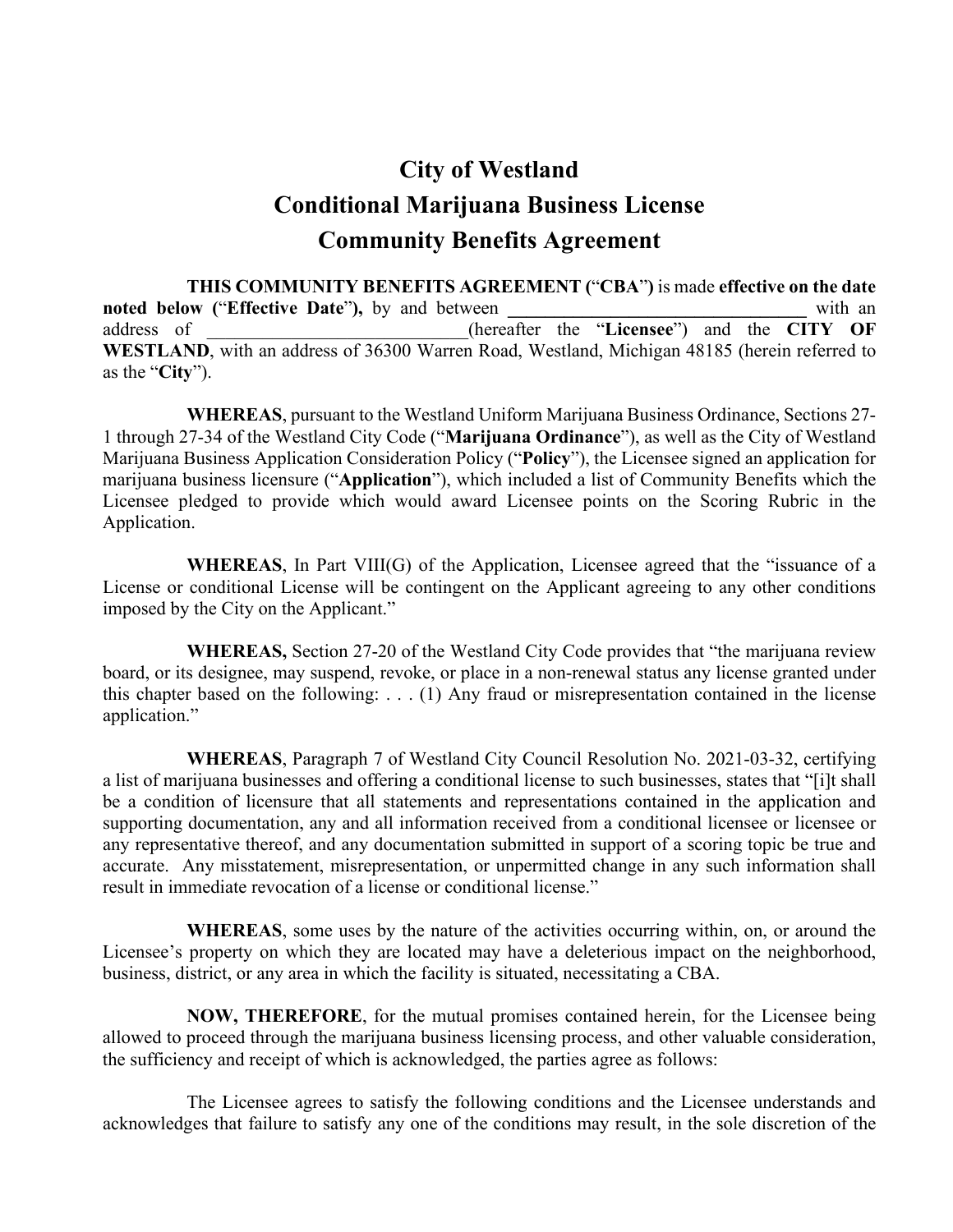City, in suspension, revocation, denial of a renewal or amendment, non-renewal of a marijuana business license or conditional license ("**License**") or other adverse action:

- 1. Licensee hereby agrees to provide services, donations, and any and all other benefits pledged by Licensee on its Application and listed in **Exhibit A** ("**Benefits**") upon the following terms and conditions set forth in this CBA in exchange for the City's approval of Licensee's License, provided all other Licensee application requirements and conditions have been met.
- 2. Licensee agrees to provide all Benefits listed in **Exhibit A**, as mutually agreed upon by the City and the Licensee. Licensee understands that this document is legally binding upon Licensee, and an executed CBA satisfactory to the City is a condition to licensure; failure to provide the Benefits shall result in revocation of the License, denial of plan approvals, denial of license issuance, denial of inspection approvals, and/or denial of a Certificate of Occupancy for the Licensee's Marijuana Business.
- 3. Once completed and signed CBA is legally enforceable. All Benefits listed in **Exhibit A** will be required and implemented into the final approval of the marijuana business license.
- 4. Completion of or progress on the Benefits will be required to be shown on any/all required plans including the site plan and building permit application and plans, if applicable. If it is not shown on the applicable plans, the City may not grant approval of said plan/permits. Additionally, throughout construction and/or inspection, a City Inspector and/or Planner shall confirm fulfillment of the selected Benefits. Failure to comply may result in the denial of a Certificate of Occupancy and in all cases will result in the denial of the final building permit.
- 5. Licensee understands and agrees that the City has the right to verify adherence to this CBA and the Benefits pledged with Licensee or third parties on an annual basis or at another frequency at the discretion of the City for a minimum of three years as part of the renewal process, or for any additional number of years the City deems necessary to ensure compliance. Licensee agrees to cooperate with the City to provide the City with information that the City, in its sole discretion, deems necessary to verify that the Benefits have been provided or that adequate progress in providing the Benefits has been made.
- 6. Licensee agrees to self-report compliance with this CBA and the status of Benefits using a form provided by the City upon request as part of its annual renewal application or at another time of the City's choosing. Licensee shall provide this information within thirty (30) days of the City's request if not part of the renewal application process. If the City, in its sole discretion, determines that Licensee has not, at any point in its verification process, sufficiently adhered to this CBA or the Benefits pledged, the City may revoke Licensee's License, suspend the License for a time period of the City's choosing, or place a Licensee on a deadline for completion of some or all of the Benefits under this CBA, or take other adverse license actions allowed under the Westland City Code or any other applicable policies promulgated pursuant to the Westland City Code.
- 7. Licensee understands that compliance with this CBA and providing the Benefits pledged does not, in and of itself, grant Licensee with any right to renewal of the License, or inspection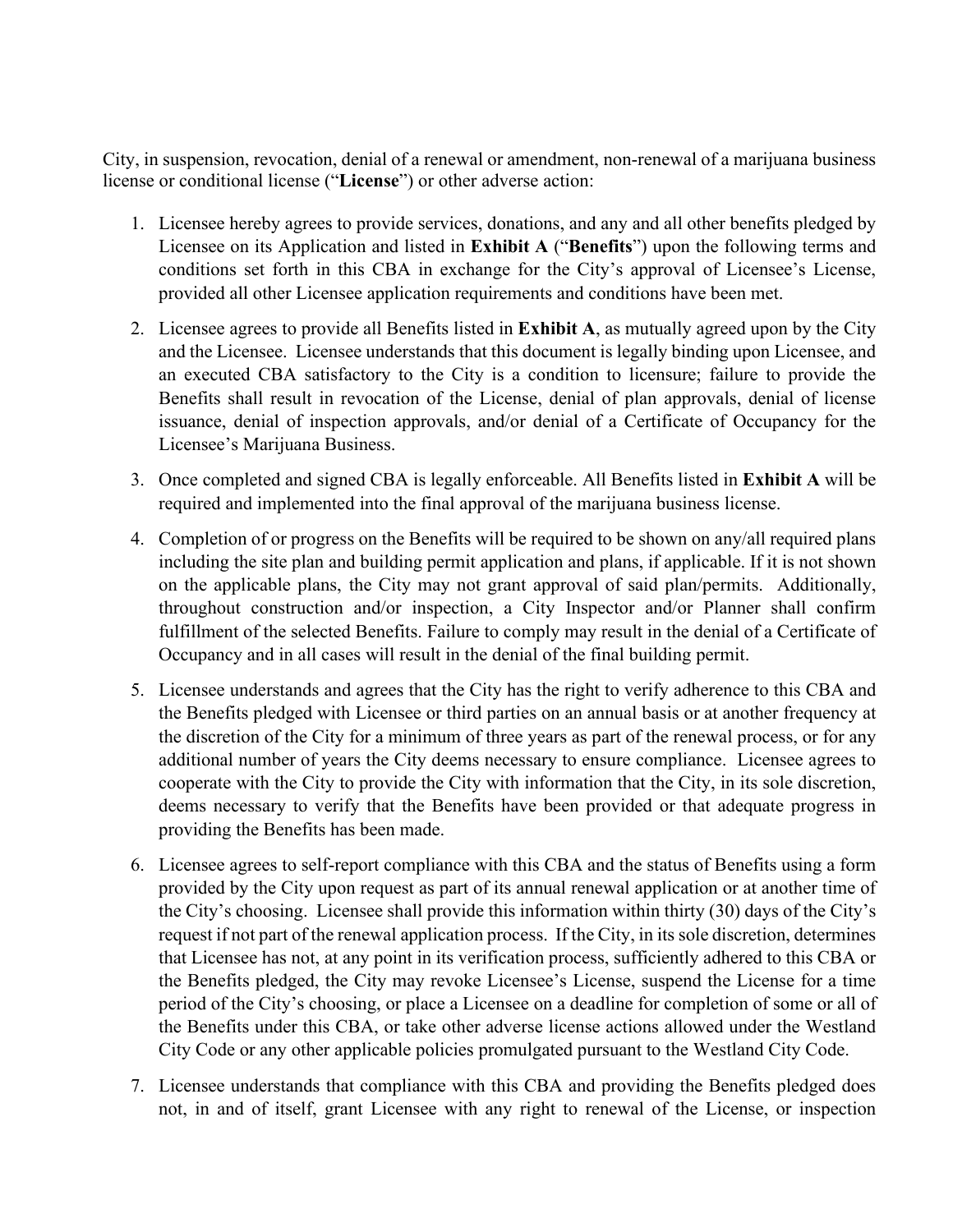approvals, land-use approvals, or any other approvals required as part of the Marijuana Business license process.

- 8. This CBA shall not be modified in any manner, except by an instrument in writing executed by the parties. To promote flexibility and efficiency for this novel process, mutually agreed upon changes to this Agreement that are not material modifications may be negotiated and implemented by the City administratively.
- 9. As used in this CBA, a "**Claim**" is any controversy, claim, or dispute arising out of or in any way related to this CBA or breach thereof, regardless of what legal theory it arises under and includes, but is not limited to, Claims arising at law or in equity, under theories of contractual, statutory, or constitutional law.

Any Claim against the City, regardless of paragraphs 10 and 11, below, must be brought within six months from the date of the City action giving rise to the Claim, or such Claim will be waived, released, and permanently barred. If the Licensee brings one or more Claims against the City, it must bring all Claims that it has against the City, whether or not related, and any Claims not brought will be waived, released, and permanently barred.

If the City prevails on any Claim, the arbitrator or court, as applicable, shall award the City its costs and attorney fees for the Claim or Claims.

#### 10. ARBITRATION.

At the City's option, in the exercise of sole and uncontrolled discretion, any Claims shall be settled by arbitration administered by the American Arbitration Association under its Commercial Arbitration Rules. The arbitrator must consolidate Claims involving other Westland marijuana business licensees when the controversies or claims are similar or related, such as when common issues of law or fact are involved. Judgment on the award rendered by the arbitrator may be entered in any court having jurisdiction.

If selected by the City for dispute resolution, Arbitration is the Licensee's sole and exclusive means of obtaining relief for its Claims. Such Claims will be heard and decided by a single arbitrator.

This arbitration clause supplements (and does not replace) the terms and conditions contained in Licensee's original application or any amendment or renewal application, if applicable.

#### 11. GOVERNING LAW; JURISDICTION AND VENUE.

This CBA shall be governed by and construed under and in accordance with the laws of the State of Michigan without regard to its conflict of laws.

If the City elects not to require arbitration according to paragraph 10, then Claims shall be brought in a state court of Michigan seated in Wayne County or appropriate federal court in the Eastern District of Michigan.

### 12. JURY TRIAL WAIVER.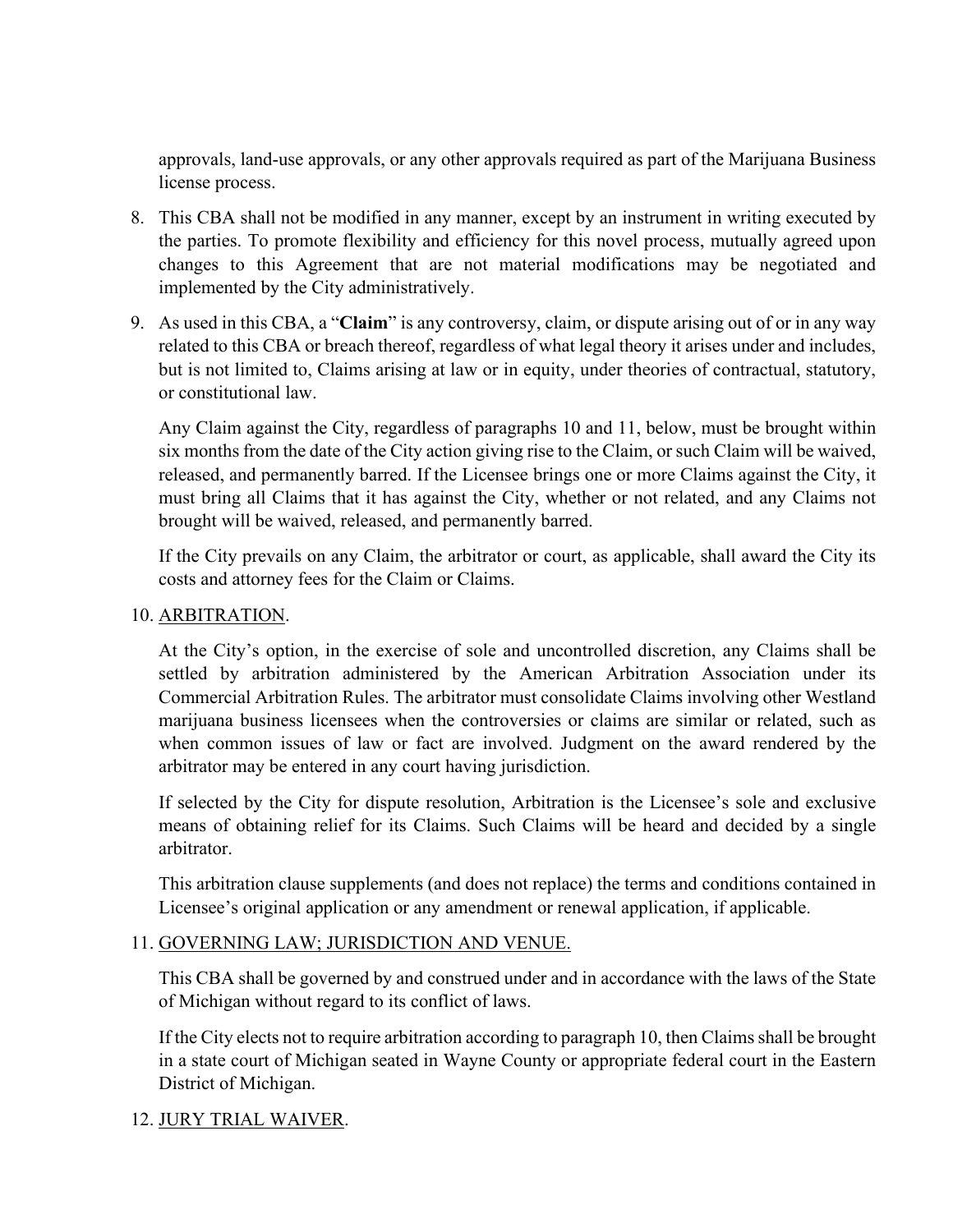PARTIES ACKNOWLEDGE THAT THE RIGHT TO TRIAL BY JURY IS A CONSTITUTIONAL ONE, BUT THAT IT MAY BE WAIVED. EACH PARTY, AFTER CONSULTING (OR HAVING HAD THE OPPORTUNITY TO CONSULT) WITH COUNSEL OF THEIR CHOICE, KNOWINGLY AND VOLUNTARILY, AND FOR THEIR MUTUAL BENEFIT, WAIVES ANY RIGHT TO TRIAL BY JURY IN THE EVENT OF LITIGATION REGARDING THE PERFORMANCE OR ENFORCEMENT OF, OR IN ANY WAY RELATED TO, THIS AGREEMENT OR ANY DISPUTE CONCERNING IT.

- 13. If any term or provision of this CBA or the application thereof, to any person or circumstance shall, to any extent, be invalid or unenforceable, the remainder of this CBA, or the application of such term or provision to persons or circumstances other than those as to which it is held invalid or unenforceable, shall not be affected thereby and each term and provision of this CBA shall be valid and be enforced to the fullest extent permitted by law.
- 14. The parties executing this CBA represent and warrant that they have the legal right and all requisite power and authority to enter into this CBA.
- 15. To the fullest extent permitted by law, the Licensee agrees to indemnify, defend, pay on behalf of, and save harmless the City of Westland and its elected and appointed officials, consultants, agents and employees from and against all loss or expense (including costs and attorney's fees) by reason of liability imposed by law upon the City or its elected and appointed officials, consultants, agents and employees against any and all losses, damages, liabilities, deficiencies, claims, actions, judgments, settlements, interest, awards, penalties, fines, costs, or expenses of whatever kind, including reasonable attorney fees (collectively, Losses), relating to, arising out of, or resulting from this CBA or the Benefits, whether such Losses are due or claimed to be due to the negligence of the City, its elected and appointed officials, consultants, agents or employees.
- 16. Licensee may not assign any portion of this CBA without first obtaining the written consent and approval from the City, which may be granted or withheld in the sole and uncontrolled discretion of the City.
- 17. This CBA, applicable City ordinances, policies, and procedures, and Licensee's application on file with the city, as amended, constitutes the entire understanding of the parties with respect to the subject matter.

[signatures on the next page]